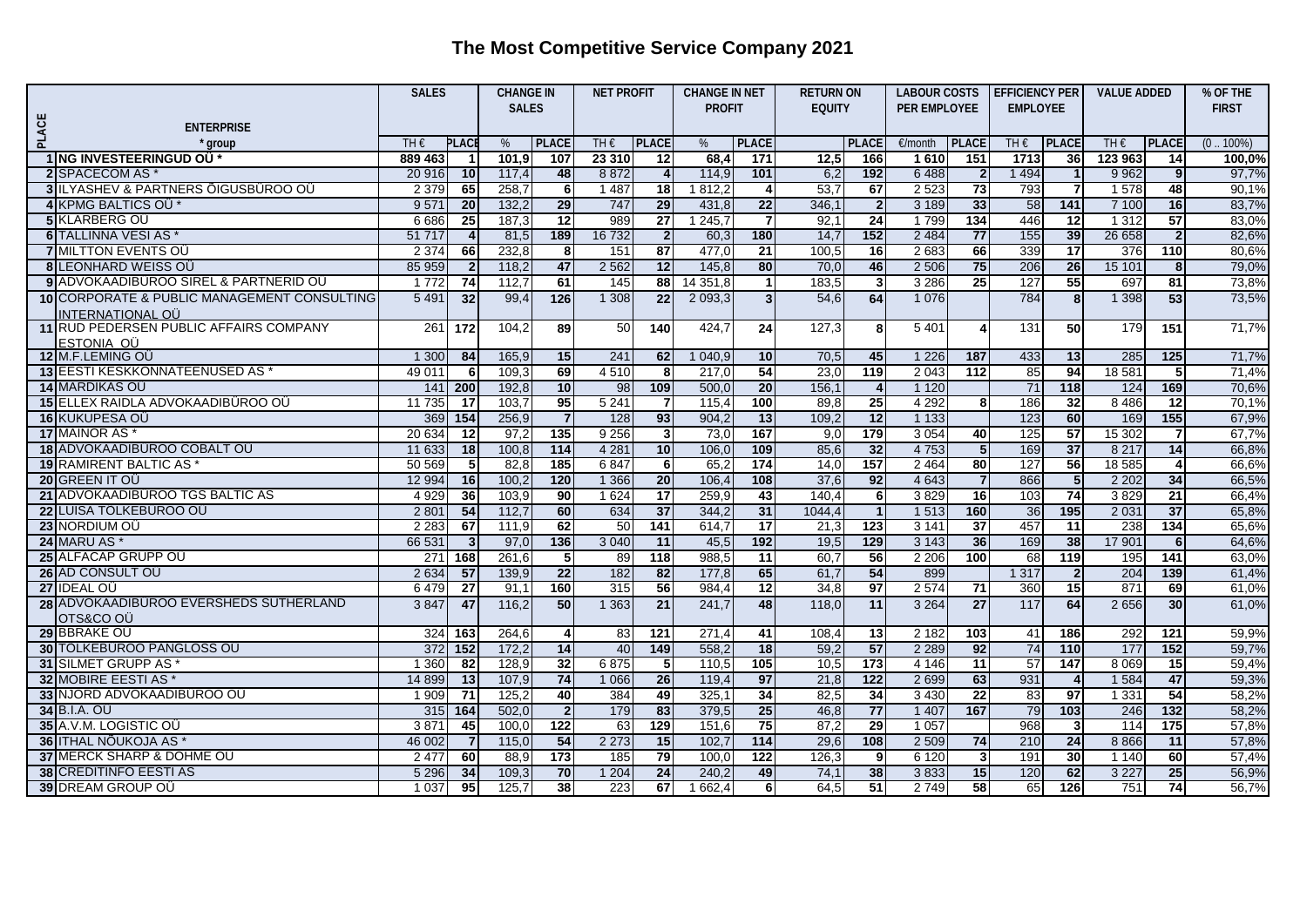## **The Most Competitive Service Company 2021**

|              |                                       | <b>SALES</b> |                  | <b>CHANGE IN</b> |                         | <b>NET PROFIT</b> |                 | <b>CHANGE IN NET</b> |                         | <b>RETURN ON</b> |                  |                     |                 | LABOUR COSTS EFFICIENCY PER |                   | <b>VALUE ADDED</b> |                  | % OF THE     |
|--------------|---------------------------------------|--------------|------------------|------------------|-------------------------|-------------------|-----------------|----------------------|-------------------------|------------------|------------------|---------------------|-----------------|-----------------------------|-------------------|--------------------|------------------|--------------|
|              |                                       |              |                  | <b>SALES</b>     |                         |                   |                 | <b>PROFIT</b>        |                         | <b>EQUITY</b>    |                  | <b>PER EMPLOYEE</b> |                 | <b>EMPLOYEE</b>             |                   |                    |                  | <b>FIRST</b> |
| <b>PLACE</b> | <b>ENTERPRISE</b>                     |              |                  |                  |                         |                   |                 |                      |                         |                  |                  |                     |                 |                             |                   |                    |                  |              |
|              | ' aroup                               | TH€          | <b>PLAC</b>      | %                | <b>PLACE</b>            | TH $\epsilon$     | <b>PLACE</b>    | %                    | <b>PLACE</b>            |                  | <b>PLACE</b>     | €/month             | <b>PLACE</b>    | TH $\epsilon$               | <b>PLACE</b>      | TH€                | <b>PLACE</b>     | $(0.100\%)$  |
|              | TOIDU- JA FERMENTATSIOONITEHNOLOOGIA  |              |                  |                  |                         |                   |                 |                      |                         |                  |                  |                     |                 |                             |                   |                    |                  |              |
|              | 40 ARENDUSKESKUS AS                   | 2 4 0 4      | 63               | 139,4            | 23                      | 352               | 51              | 426,6                | 23                      | 38,5             | 89               | 2704                | 61              | 35                          | 196               | 2 5 5 9            | 32               | 56,1%        |
|              | 41 SOL BALTICS OU                     | 28 323       | -9               | 100,4            | 119                     | 1 991             | 16              | 189,1                | 60                      | 29,0             | 109              | 1 2 3 3             | 186             | 23                          | 214               | 19 928             | 3 <sup>l</sup>   | 55,7%        |
|              | 42 BDO EESTI AS                       | 1797         | 73               | 110,7            | 65                      | 154               | 85              | 338,0                | 32                      | 88,1             | 28               | 2 9 3 5             | 47              | 58                          | $\overline{143}$  | 1 2 4 6            | 58               | 54,7%        |
|              | <b>43 LILLE HAMBARAVI OU</b>          | 151          | 198              | 119.0            | 45                      | 54                | 137             | 511,2                | $\overline{19}$         | 86,1             | 30               | 1655                | 145             | 76                          | 109               | 94                 | 186              | 54,4%        |
|              | 44 SPEYS OU                           | 1832         | $\overline{72}$  | 217,8            | 9 <sub>l</sub>          | 3                 | 212             | 42,6                 | 197                     | 70,7             | 44               | 3542                | 21              | 262                         | 19                | 300                | 119              | 54,1%        |
|              | 45 SILIKAAT GRUPP AS *                | 11 427       | 19               | 107,4            | 76                      | 739               | 30              | 363,6                | $\overline{27}$         | 13,6             | 160              | 2 5 6 6             | $\overline{72}$ | 152                         | 42                | 3 0 4 9            | 26               | 53,9%        |
|              | 46 ALEXELA LOGISTICS AS *             | 45 072       | 8                | 80,7             | 194                     | 2 3 6 0           | 14              | 100,0                | 118                     | 2,2              | 213              | 3 1 5 4             | 35              | 225                         | 22                | 9 9 3 0            | 10               | 53,6%        |
|              | 47 TRENDMARK OU                       | 4 8 8 4      | $\overline{37}$  | 100,7            | 115                     | 44                | $\frac{146}{ }$ | 722,4                | 14                      | 14,9             | 150              | 2633                | 67              | 222                         | 23                | 740                | 76               | 53,5%        |
|              | 48 DENTSU AEGIS NETWORK ESTONIA AS    | 7 9 87       | 23               | 80,8             | 193                     | 643               | 36              | 354,9                | 30                      | 52,1             | 71               | 2 0 3 1             | 113             | 210                         | 25                | 1570               | 49               | 53,2%        |
|              | 49 RECRUITMENT ESTONIA OÙ             | 4 5 37       | 40               | 76,6             | 204                     | 241               | 63              | 78,3                 | 162                     | 57,7             | 59               | 3643                | 18              | 567                         | 9                 | 590                | 92               | 52,9%        |
|              | 50 EESTI ETTEVÕTLUSKÖRGKOOL MAINOR AS | 4 8 7 4      | 38               | 114,7            | 55                      | 519               | 42              | 306,5                | 37                      | 45,3             | 78               | 3 1 7 3             | 34              | 86                          | 92                | 2689               | 29               | 52,5%        |
|              | <b>51 FORCE ARENDUS OU</b>            | 817          | 114              | 99,4             | 127                     | 260               | 61              | 658,0                | 16                      | 88,8             | 26               | 1733                | 137             | 45                          | 179               | 634                | 87               | 52.4%        |
|              | 52 TILDE EESTI OÜ                     | 1 2 6 9      | 85               | 128,4            | 33                      | 102               | 106             | 4 4 60,7             | $\overline{2}$          | 22,4             | $\overline{121}$ | 2 8 7 7             | 51              | 67                          | $\overline{122}$  | 757                | 72               | 52,1%        |
|              | <b>53 STILLABUNT OU</b>               | 1 1 0 7      | 91               | 99 <sub>1</sub>  | 128                     | 192               | 78              | 321,4                | 35                      | 72,6             | 42               | 2 1 3 5             | 106             | 184                         | $\overline{33}$   | 345                | 115              | 51,9%        |
|              | <b>54 IEG AS*</b>                     | 13 187       | 15               | 72,6             | 211                     | 208               | 74              | 100,0                | $\overline{121}$        | 36,9             | 93               | 2 4 3 4             | 81              | 824                         | $6 \overline{}$   | 676                | 84               | 51,5%        |
|              | 55 REVAL HOTEL MANAGEMENT OU          | 575          | 134              | 96,6             | 138                     | $\overline{28}$   | 158             | 65,1                 | 175                     | 20,3             | 128              | 12 8 89             | $\overline{1}$  | 192                         | 29                | 492                | 99               | 50,9%        |
|              | 56 BUREAU VERITAS EESTI OÜ            | 2 4 5 3      | 62               | 100, C           | 123                     | 333               | 52              | 142,7                | 82                      | 95,5             | 22               | 4 6 6 2             | 6               | $\overline{111}$            | 69                | 1 5 6 4            | 50               | 50,6%        |
|              | <b>57 HANSAVEST RENTAL OU</b>         | 8 4 8 0      | $\overline{22}$  | 82.7             | 187                     | 687               | 34              | 54,5                 | 185                     | 22,4             | 120              | 3841                | $\overline{14}$ | 530                         | 10                | 1 4 2 4            | 52               | 49,5%        |
|              | <b>58 AMETIKOOLITUS OU</b>            | 1 5 9 6      | 76               | 138,7            | 24                      | 590               | 39              | 167,9                | 70                      | 83,4             | 33               | 2 6 23              | 68              | 123                         | 59                | 1 0 0 0            | 66               | 49,4%        |
|              | 59 ADVOKAADIBÜROO TRINITI OÜ          | 2 6 8 8      | 56               | 105,8            | 85                      | 1113              | 25              | 158,6                | $\overline{71}$         | 121,5            | $\overline{10}$  | 2 1 9 3             | 101             | 96                          | 82                | 1849               | 40               | 49,3%        |
|              | 60 SUSTINERE OU                       | 325          | 162              | 179,1            | 13                      | 39                | 150             | 111,2                | 103                     | 65,2             | 50               | 3 9 2 4             | 12              | 81                          | 99                | 227                | 135              | 49,0%        |
|              | 61 MARIA MÄGI ADVOKAADIBÜROO OÜ       | 1 0 0 8      | $\overline{98}$  | 108,7            | $\overline{73}$         | 100               | 108             | 374,4                | 26                      | 19,5             | 130              | 3241                | 28              | 63                          | $\overline{131}$  | 722                | 78               | 48,6%        |
|              | 62 TBD-BIODISCOVERY OU                | 4 5 6 9      | 39               | 140,3            | $\overline{21}$         | 1 4 7 0           | 19              | 155,4                | 72                      | 52,6             | 69               | 2 3 8 3             | 86              | 104                         | 73                | 2728               | 28               | 47,8%        |
|              | 63 LEADELL PILV ADVOKAADIBÜROO AS     | 1 4 9 8      | $\overline{78}$  | 107,4            | 77                      | 515               | 43              | 193,6                | 58                      | 79,5             | 36               | 3 2 8 2             | 26              | 100                         | 76                | 1 1 0 6            | 62               | 47,8%        |
|              | 64 RSTA AS                            | 626          | $\overline{127}$ | 122,6            | 42                      | 57                | 134             | 1759,7               | 5                       | 32,1             | 102              | 1 4 2 3             | 165             | 78                          | 106               | 193                | $142$            | 47,7%        |
|              | <b>65 LEGART GRUPP OU</b>             | 849          | 112              | 956.             | $\overline{\mathbf{1}}$ | 51                | 139             | 100,0                | 127                     |                  |                  | 1 1 0 4             |                 | 424                         | 14                | 78                 | 193              | 47,5%        |
|              | 66 HIRE HAND OU                       | 561          | 136              | 81,1             | 191                     | 151               | 86              | 100,0                | $\overline{123}$        | 155,0            | 5 <sub>l</sub>   | 1 3 2 6             | 177             | 281                         | 18                | 183                | 146              | 47,0%        |
|              | <b>67 NOVIRA CAPITAL OU</b>           | 925          | 104              | 165,8            | 16                      | 440               | 46              | 141,3                | 83                      | 46,9             | 76               | 2911                | 50              | 103                         | 75                | 754                | 73               | 46,1%        |
|              | 68 ESTIKO AS                          | 930          | 103              | 109,6            | 68                      | 4 4 7 4           | 9               | 137,0                | 85                      | 9,5              | 175              | 2 7 8 3             | 55              | $\overline{72}$             | $\frac{114}{114}$ | 4 9 0 8            | 18               | 46,1%        |
|              | 69 ESTEMPLOY OU                       | 7 805        | 24               | 110,0            | 67                      | 292               | 59              | 141,3                | 84                      | 104,1            | 14               | 1 9 6 5             | 121             | 47                          | 169               | 4 2 3 0            | 20               | 45,0%        |
|              | <b>70 SLD CONSULT OU</b>              | 1090         | 93               | 149,0            | 19                      | 269               | 60              | 100,0                | 120                     | 43,3             | 81               | 3 1 0 8             | 38              | 182                         | 34                | 493                | 98               | 44,1%        |
|              | 71 MELVIN OU                          | 222          | 185              | 125,8            | $\overline{37}$         | 116               | 98              | 124,5                | 92                      | 134,3            | 7                | 1558                | 155             | $\overline{74}$             | 113               | 172                | 153              | 44,0%        |
|              | <b>72 CRAMO ESTONIA AS</b>            | 20 915       | 11               | 93,7             | 153                     | 2 4 5 8           | 13              | 77,8                 | 163                     | 7,5              | 184              | 2847                | 52              | 121                         | 61                | 8 3 6 9            | 13               | 44.0%        |
|              | 73 TSCHUDI FINANCIAL SERVICES OU      | 841          | 113              | 92,5             | 154                     | 29                | 157             | 357,9                | 29                      | 11,5             | 168              | 3 2 2 2             | 30              | 53                          | 155               | 647                | 86               | 43,9%        |
|              | 74 MINGELSTON OU                      | 229          | 183              | 103,0            | 100                     | 36                | $152$           | 1 235,6              | $\overline{\mathbf{8}}$ | 35,7             | 96               | 1 0 0 3             |                 | 46                          | 176               | 96                 | 185              | 43,5%        |
|              | 75 AARSPAK OÜ                         | 177          | 193              | 110,5            | 66                      | 23                | 165             | 256,6                | 44                      | 19,2             | 131              | 3670                | 17              | 88                          | $\overline{87}$   | 111                | 178              | 43,0%        |
|              | 76 IN NOMINE OU                       | 233          | 181              | 74,0             | 209                     | 24                | 163             | 275,2                | 40                      | 97,9             | 19               | 2 0 2 6             | $114$           | 58                          | 145               | 121                | $\overline{171}$ | 43,0%        |
|              | 77 ALFA-OMEGA COMMUNICATIONS OU       | 243          | 177              | 115,6            | $\overline{51}$         | 57                | 133             | 702,8                | 15                      | 6,4              | 190              | 1 2 8 7             | 183             | 61                          | 138               | 119                | 174              | 42,4%        |
|              | 78 ADVOKAADIBÜROO LEXTAL OÜ           | 2 6 0 8      | 58               | 101,6            | 109                     | 720               | 32              | 92,9                 | 147                     | 95,5             | 21               | 2811                | 54              | 87                          | 90                | 1732               | 42               | 42,1%        |
|              | 79 CORPORE AS                         | 810          | 115              | 95.4             | 144                     | 141               | 90              | 119,5                | 96                      | 69,3             | 47               | 3841                | 13              | 135                         | 49                | 417                | 107              | 41,9%        |
|              | 80 KLIINIK32 OÜ                       | 3879         | 44               | 91,9             | 156                     | 214               | 72              | 95,9                 | 144                     | 96,0             | 20               | 3319                | 24              | 79                          | 101               | 2 1 6 6            | 35               | 41,8%        |
|              | <b>81 FERCOM BALTIC OU</b>            | 238          | $\overline{178}$ | 134,7            | $\overline{27}$         | $\overline{115}$  | 99              | 194,0                | 57                      | 56,0             | 62               | 1 3 2 3             | 179             | 119                         | 63                | 147                | 162              | 40,8%        |